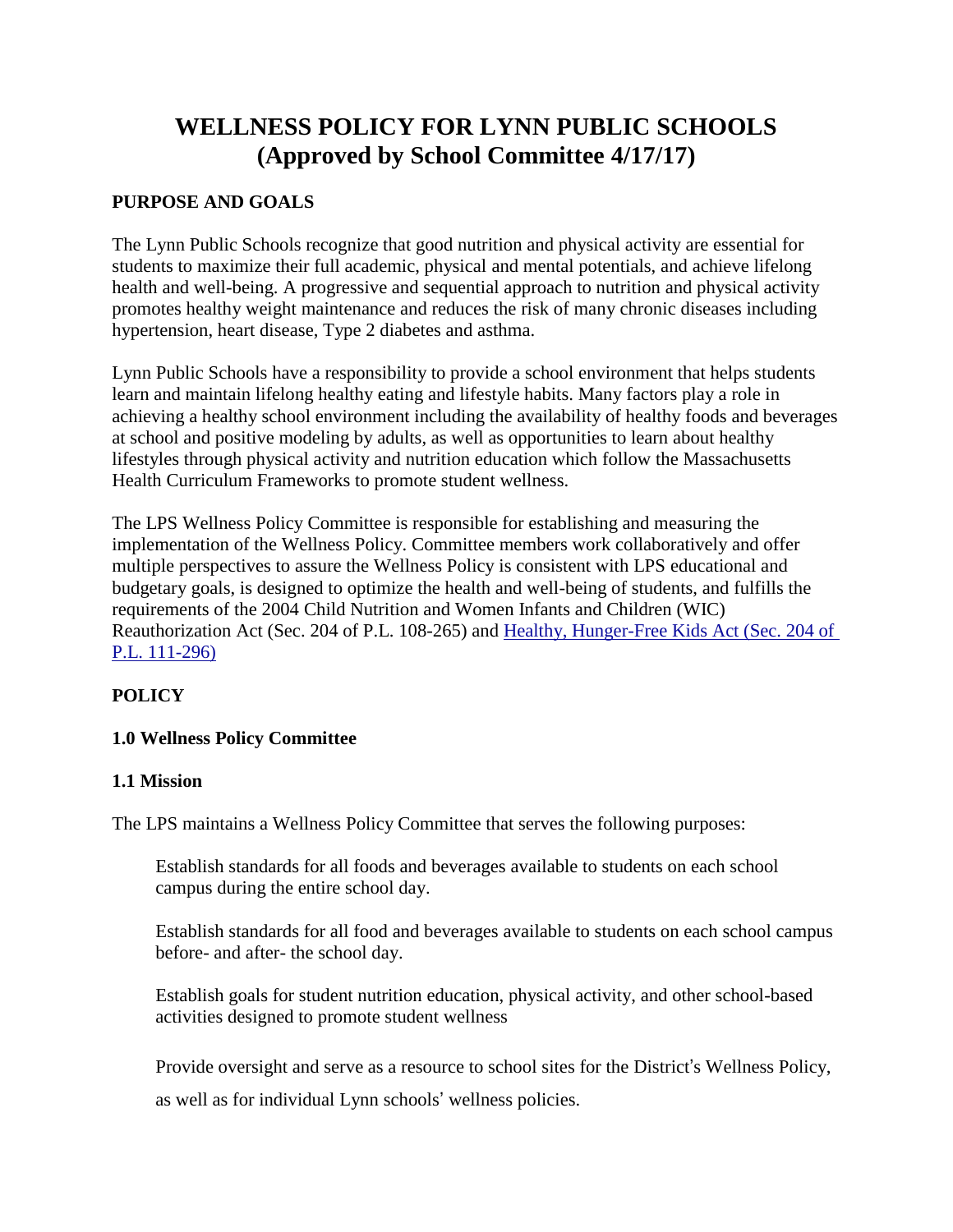Establish a plan for monitoring, measuring, review and evaluating the District's Wellness

Policy as well as for individual Lynn schools' wellness policies, standards and implementation, as

Recommend all policy-related standards for final approval and report findings of policy implementation evaluation annually to the School Committee.

## **1.2 Membership**

The Wellness Policy Committee membership includes at a minimum:

- A school board member
- A representative from administrative leadership
- A representative of the Coordinated School Health Program
- A representative of school food services
- A School Nurse
- A Student representative
- A Parent representative
- A Representative of the local community

The Wellness Policy Committee chairperson has the primary responsibility for coordinating committee activities related to standards establishment, policy implementation and monitoring, and reporting to the School Committee.

The District's Wellness Policy will be distributed to all employees at the beginning of each

school year. It can be viewed on the Lynn Public Schools' website

(http://www.lynnschools.org/), on the local Cable Access Television (CAT) and in future informational resource materials.

#### **1.3 Committee Meetings**

In compliance with CMR 215.100:

The Wellness Policy Committee shall meet at least four (4) times a year; Minutes and attendees shall be recorded at each meeting

#### 1.4 Committee Responsibilities

The Wellness Policy Committee shall review Lynn's Wellness Policy on an annual basis to recommend and review district policies to promote student wellness. The Wellness Policy Committee shall review the goals and objectives for the coming year, create a process for evaluating the progress made in the coming year in reaching annual goals and objectives, and any recommendations concerning the individual schools' wellness programs.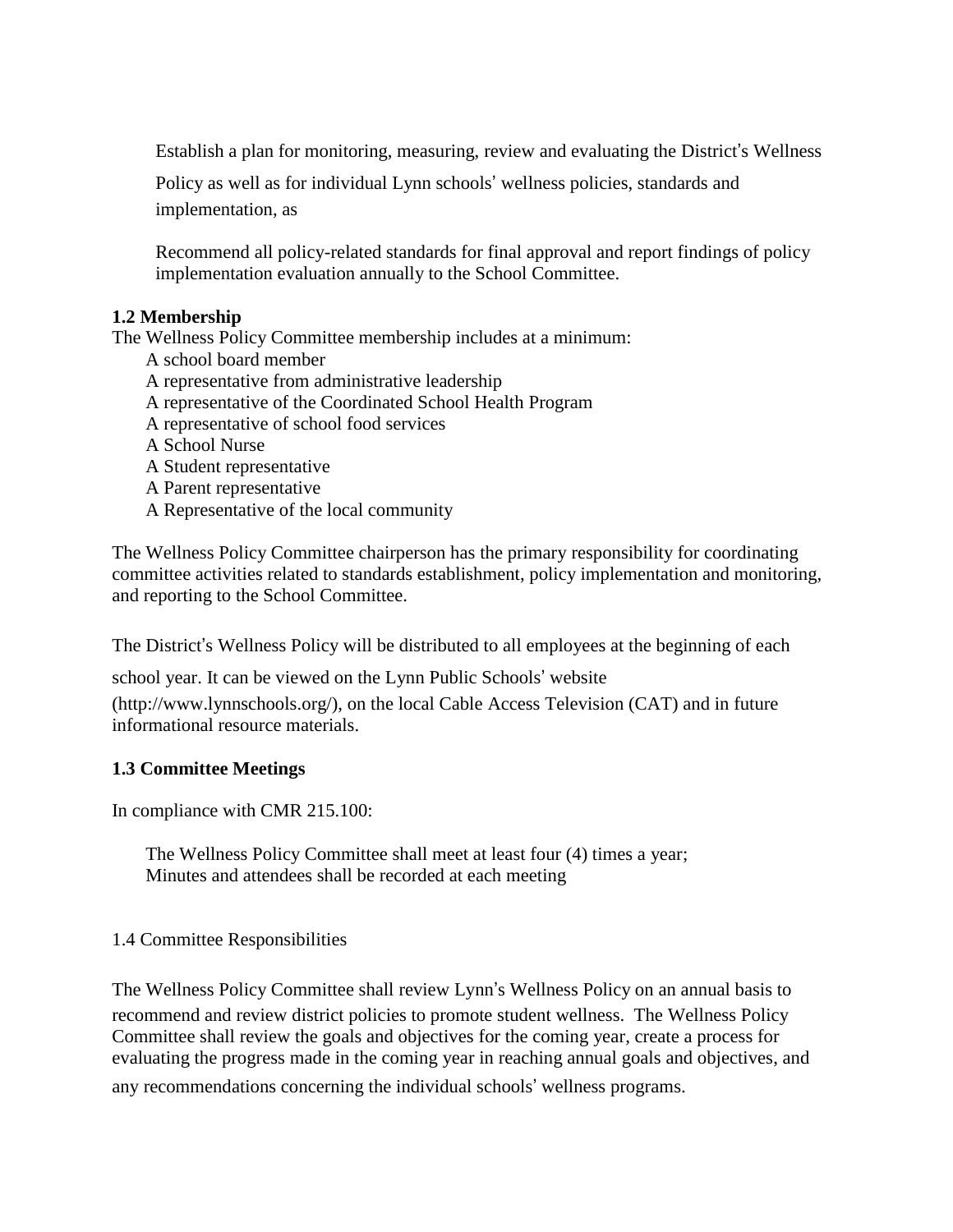The Committee shall provide to the superintendent and the school committee a copy of **the policies, including goals and objectives for the coming year. The report shall include:**

(a) an action plan which details ways in which the committee may work with the school district and school personnel, including school nurses, to achieve the annual goals and objectives on a school district and/or school building level;

(b) ways that the school district and/or committee might best monitor and evaluate progress toward reaching the annual goals and objectives;

(c) ways of developing community support for school wellness initiatives and coordinating school and community initiatives on physical activity and nutrition;

(d) an assessment of the accomplishments of the previous year and identification of work still needed in order to accomplish the previous year's goals and objectives;

(e) a review of membership and membership participation in the previous year and, as appropriate, a request to the Superintendent for replacements.

## **2.0 Nutrition Guidelines**

## **2.1. School Meals Program**

The school meals program will operate in accordance with the National School Lunch Program standards (7 CFR 210-249) and applicable laws and regulations of Massachusetts, including An Act Relative to School Nutrition (Chapter 197 of the Act of 2010, codified at M.G.L c. 7, s. 223). Schools will offer varied and nutritious food choices that are consistent with the federal

government's current Dietary Guidelines for Americans.

Students will be encouraged to start each day with a healthy breakfast.

Parents and caregivers will be given educational resources and will be encouraged to support a healthy school environment by providing a variety of nutritious foods if meals or snacks are sent from the home.

Any foods and beverages marketed or promoted to students on the school campus during the school day will meet or exceed USDA Smart Snacks and Massachusetts Nutrition Standards for Competitive Foods and Beverages (105 CMR 225.000).

# **2.2 Competitive Foods**

Each school will have the capability to access nutritional information for parents and guardians for a la carte snacks and beverages offered in snack bars, meal service lines, vending machines and school stores.

Beverages and foods sold in the Lynn Public schools during the school day must adhere to the following standards:

All a la carte snacks and beverages offered for sale to students must comply with USDA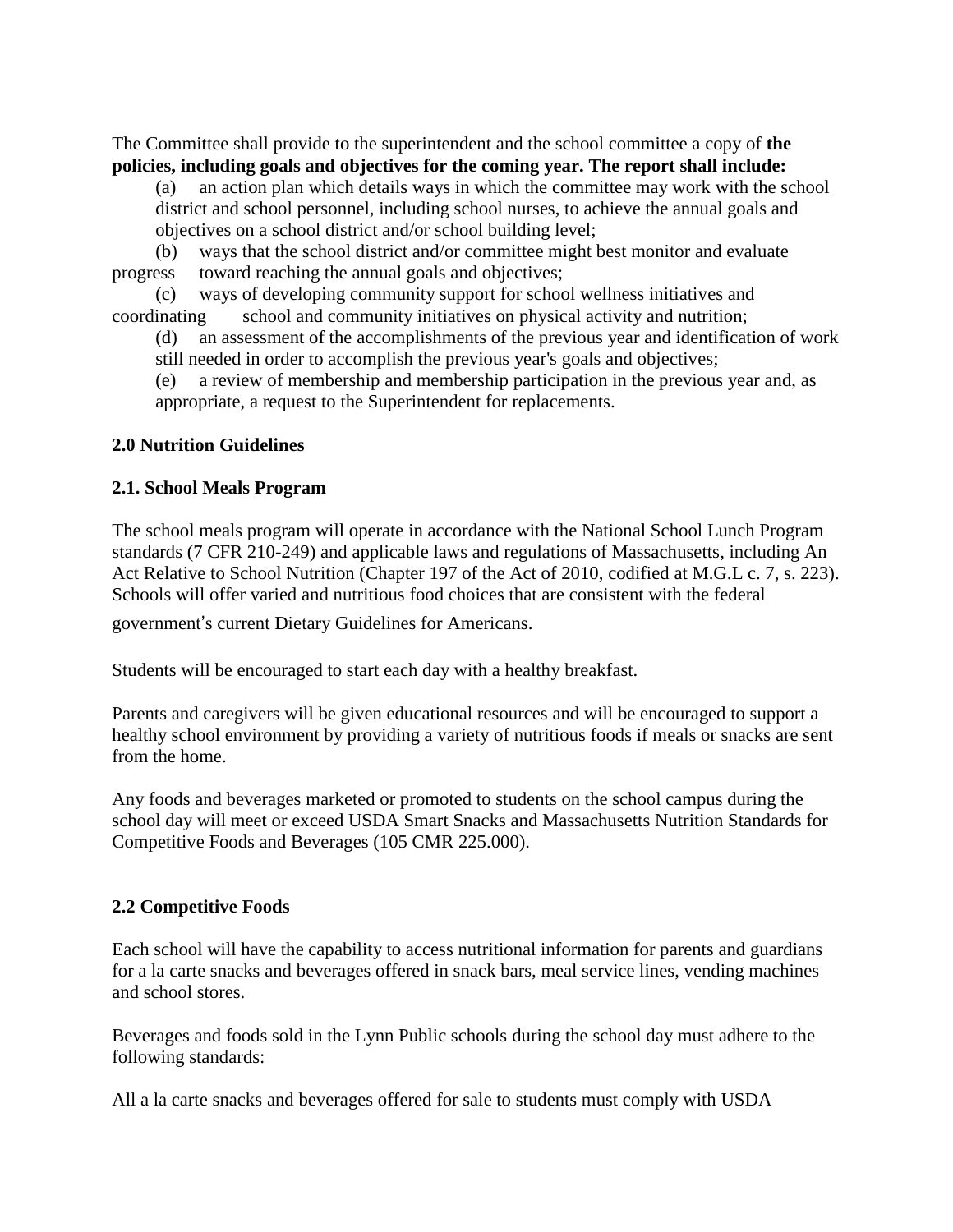regulations prohibiting the sale of "foods of minimal nutritional value." (Federal Register, 7 CFR Part 210.11).

Only the John Stalker Institute "A-List" of food items by manufacturer and product will be

"acceptable" food items for student's consumption. This list will be updated regularly and become part of the district policy.

Vending machines will not be available to students between 7AM and 2:30PM. Timers will be set on all machines. This will be strictly enforced.

Upon expiration of existing vending contracts, the Wellness Committee will reconvene to propose additional guidelines.

#### **2.3 Eating as a Positive Experience**

Schools will work towards providing adequate time to eat, at least 10 minutes for breakfast and 15 minutes for lunch from the time the student is seated.

Whenever possible, lunch will be scheduled near the middle of the school day. Lunch recess for elementary grades will be scheduled before eating lunch.

Schools will work towards improving serving space. Efficient methods of service will be used to ensure student have access to school meals with a minimum amount of waiting time.

Seating will be available to accommodate all students served during each meal period. Supervision will be provided in the dining area. The dining area will be clean and orderly.

Free potable water must be made available for all students throughout the day at no cost.

#### **2.4 Food Safety**

In accordance with Section 111 of the Child Nutrition and WIC Reauthorization Act of 2004 (Public Law 108-265), the district will implement a food safety program for the preparation and service of school meals based upon the Hazard Analysis and Critical Control Point (HACCP) principles.

All food service equipment and facilities will meet applicable local and state standards for safe food preparation and handling, sanitation, and workplace safety.

Access to hand washing or hand sanitizing will be available before meals for the students.

Cafeteria and classroom modifications will be made for students with food allergies according to the Lynn Public Schools Allergy Guidelines.

#### **3.0 Nutrition Education**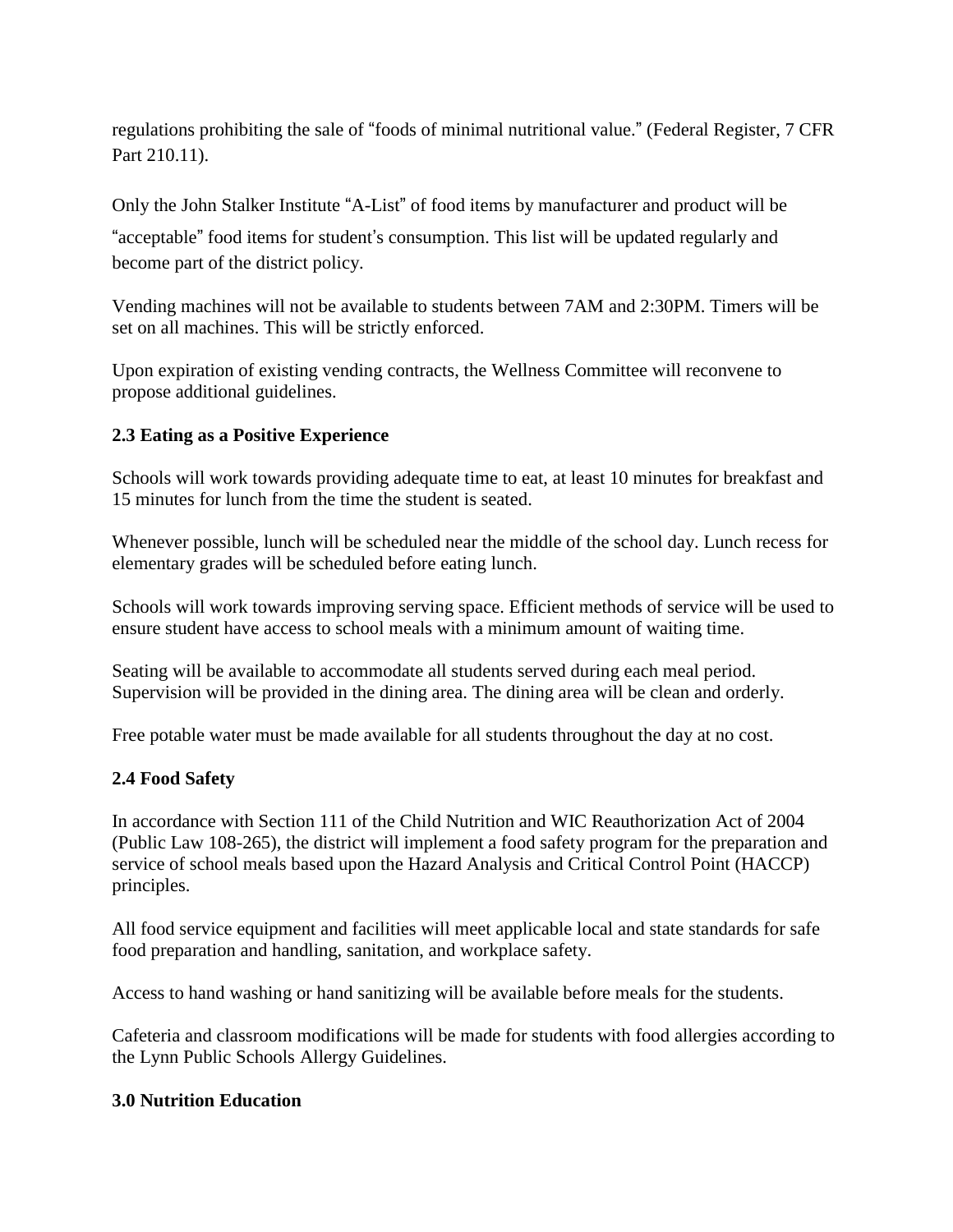The District Wellness Policy committee will work with the Director of Coordinated School Health Programs to assess all nutrition education curricula and materials for consistency with the Lynn Public Schools educational and wellness policy goals and the Massachusetts Health Curriculum Frameworks

## **3.1 Student Nutrition Education**

Students will have the opportunity to participate in a variety of classroom nutrition education learning experiences that meet the Massachusetts Health Curriculum Frameworks.

# **3.2 Staff Nutrition Education**

Staff will be encouraged to be positive role models and be committed to help improve school nutrition.

The staff responsible for nutrition education will be adequately prepared and participate regularly in professional development activities to effectively deliver an accurate nutrition education program.

Preparation and professional development activities will provide basic knowledge of nutrition, skill practice in program-specific activities and instructional techniques, and strategies designed to promote healthy eating habits.

# **3.3 Parent Nutrition Education**

The nutrition education program will engage families as partners in their children's education.

Nutrition education may be provided to parents in the form of handouts, website postings, school or district newsletters, and nutrition presentations.

# **3.4 Cafeteria**

The school cafeteria will: a) support school nutrition education by posting attractive and current nutrition education materials in dining areas b) serve as a venue for nutrition education offered by teachers and community nutrition educators.

## **4.0 Physical Activity/Education**

## **4.1 Physical Education**

Physical Education shall be taught as a required subject in grades K-10 and offered to grades 11- 12 in the public schools for the purpose of promoting the physical well-being of students.

Physical education classes should be taught by state certified teachers in an environment where students learn, practice and are assessed on developmentally appropriate motor skills, social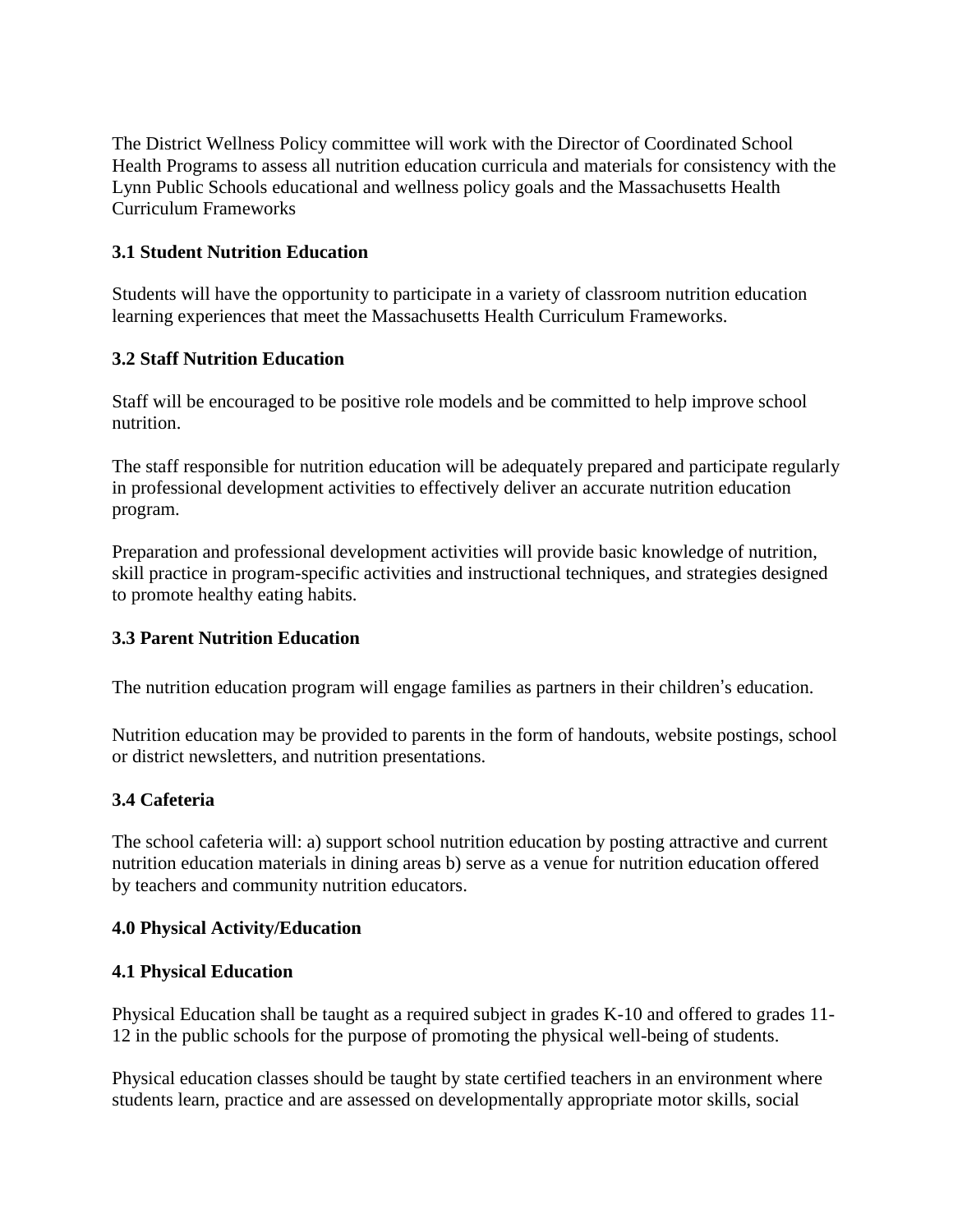skills and knowledge in accordance with the MA Health Curriculum Frameworks.

Physical education will include the instruction of individual activities, fitness, team activities and dance to encourage life-long physical activity.

## **4.2 Physical Activity during the School Day**

Students will be given opportunities for physical activity during the school day through daily recess periods, physical education (P.E.) classes, walking programs, and the integration of physical activity into the academic curriculum.

Schools will promote an environment supportive of physical activity through at least 15 minutes a day of recess for students in grades K-5.

Each elementary physical education teacher will teach a recreational unit that provides students with skills and knowledge to organize activities at recess.

Schools will encourage periodic breaks, at least every 30 minutes, in which students are encouraged to stand, stretch and be active.

All students should not have time periods of more than 2 hours of inactivity.

## **4.3 Physical Activity Before and After School**

Students will be given opportunities for physical activity through a range of after-school programs including intramural and physical activity clubs by SY 2008-2009.

Interscholastic programs will be offered at the high school and middle school level.

After school tutoring/mentoring programs should also encourage physical activity. (standing/stretching)

## **4.4 Creating a Positive Environment for Physical Activity**

Teachers and staff will not use physical activity (e.g. running laps, pushups) as a form of punishment.

Opportunities for physical activity (e.g. recess, physical education) will not be withheld as a form of discipline.

These guidelines do not apply to extracurricular sports teams, clubs or intramural activities.

Recess will not be cancelled for instructional make-up time.

All schools in the district will provide a physical and social environment that encourages safe and enjoyable activity for all students, including those who are not athletically inclined. Schools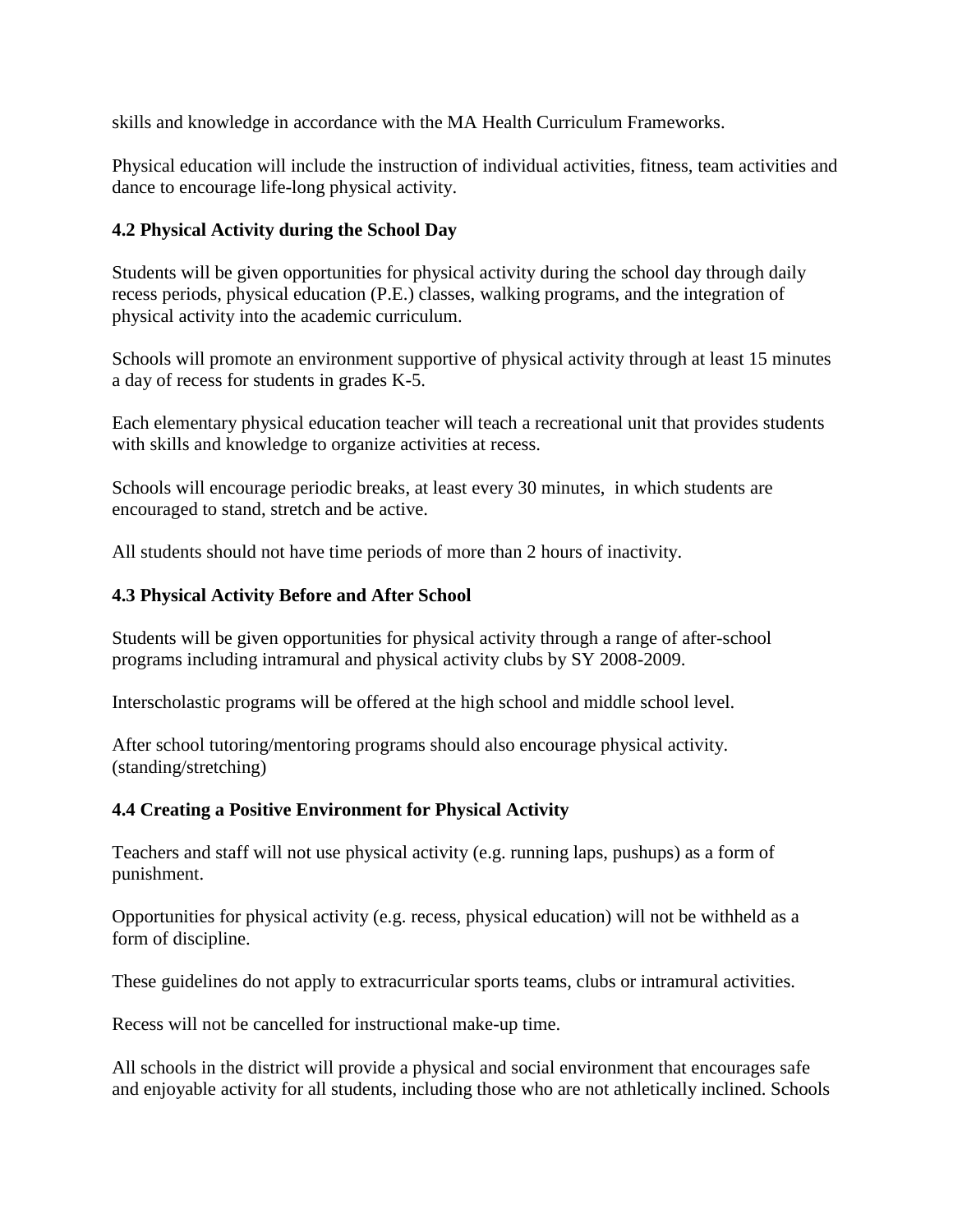should ensure that students are accepting of individual differences.

Information will be provided to families to help them incorporate physical activity into their children's lives.

## **5.0 Other School Based Activities to Promote Student Wellness during the School Day**

## **5.1 Food Sold for Fundraising Activities**/ **School Stores**

Only the John Stalker Institute "A-List" of food items by manufacturer and product will be "acceptable" food items for student's consumption. This list will be updated regularly and become part of the district policy.

Traditional baked sales will not occur during the school day for the following reasons:

- Student allergies
- Bake sales take students "off task"
- Food safety issues
- Violates competitive food law
- Puts pressure on low-income families

# **Bake sales may be offered after school has ended.**

The district will encourage non-food items to be sold as part of school-sponsored fundraising activities. See Addendum for non-food item ideas.

# **5.2 Healthy Classroom Parties and Celebrations**

School staff and parents are encouraged to provide non-food items for parties and celebrations. (See Addendum for non-food item ideas) If food is provided, school staff and parents are encouraged to include healthy food offerings at school parties and events to support a healthy environment throughout the district. Suggestions include fruits and vegetables, low fat foods,

whole grains and foods on the John Stalker Institute "A-List".

# **5.3 Food Used as a Reward or Punishment**

School staff will not use food as a reward for academic performance or punishment for students.

**Exceptions** to this rule are only made if written into students IEP or 504 plan.

# **6.0 District Faculty, Staff and Food Service Staff Role in a Healthy School Environment**

# **6.1 Staff Wellness**